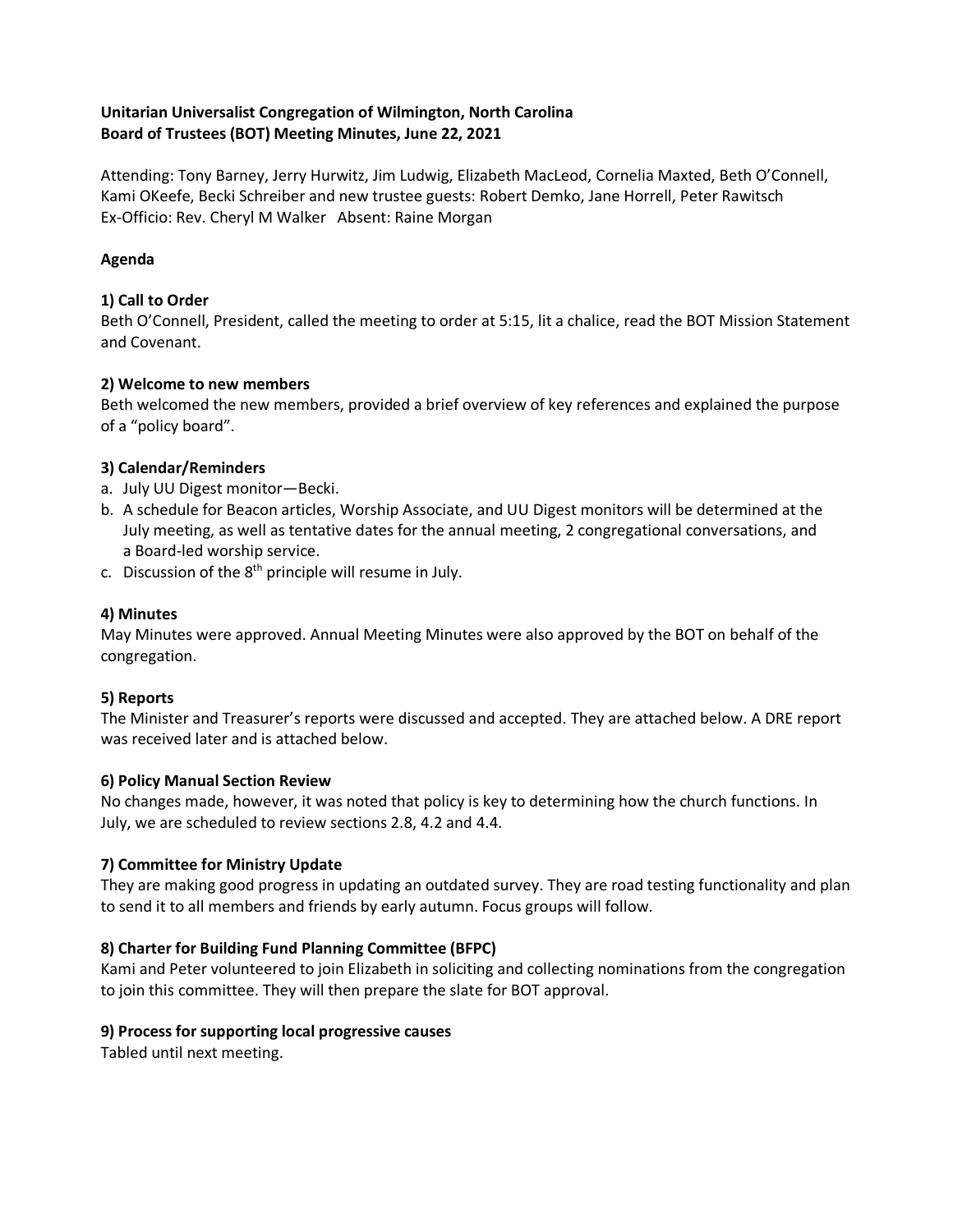#### **10) Election of UUA Board members**

Reverend Cheryl reported on a contested election for one of the open positions on the UUA Board of Trustees. Our congregation has 4 delegate positions: Elizabeth, Beth, Jane, Cornelia.

#### **11) Recognition of retiring BOT members**

Three members are retiring at the end of this term — Jim Ludwig, Tony Barney and President Beth O'Connell. Their contributions are very much appreciated!

#### **12) Preparation for July Meeting**

a. Officers will be elected. Becki and Cornelia will continue in current roles until then.

b. Meeting day/time need to be determined. Becki will send an email to begin this planning.

The meeting was adjourned at 6:20.

#### **Next BOT Meetings:**

Tuesday, July 20, Exec Com at 4:00 Tuesday, July 27, BOT at 5:30 Note: The buildings remain closed due to Coronavirus. In July, small groups can again use Dobkin Hall.

# **Action Items/Deferred Topics**

- Determine yearly schedule for Beacon articles, Worship Associates and UU Digest Monitors plus dates for the annual meeting, two congregational conversations and a BOT-led worship service. (BOT and Rev. Cheryl)
- Develop process for determining how and when the BOT will take a stance regarding community issues (BOT)
- View video and schedule a planning meeting to develop plans for bringing the 8<sup>th</sup> principle to our congregation (Raine and BOT)
- Completion of the Building Operations Manual (Minister)
- Review Bylaws/determine its position in our Policy Manual Guidelines (Beth and BOT)
- Expand "Congregation" section of the Policy Manual to more clearly define decision making processes and authority (BOT)
- Consider re-establishing a fundraising committee to initiate and plan events Raising \$10,000 is planned in the 2021-22 budget. (BOT)
- Developing policy for communication processes between the BOT / Congregation / Minister (BOT and Minister)
- Consider who and how to implement a review and salary management program for staff.
- Consider allocating budget from reserves or new donations for web development. (Rev. C and BOT)
- Per Annual Congregational Meeting, request that Finance Team consider the congregational suggestion to pay towards health care insurance coverage for part-time staff.
- Parking lot: Should GA registration fee for 1+ BOT members be included in future annual budgets?

Submitted by Cornelia Maxted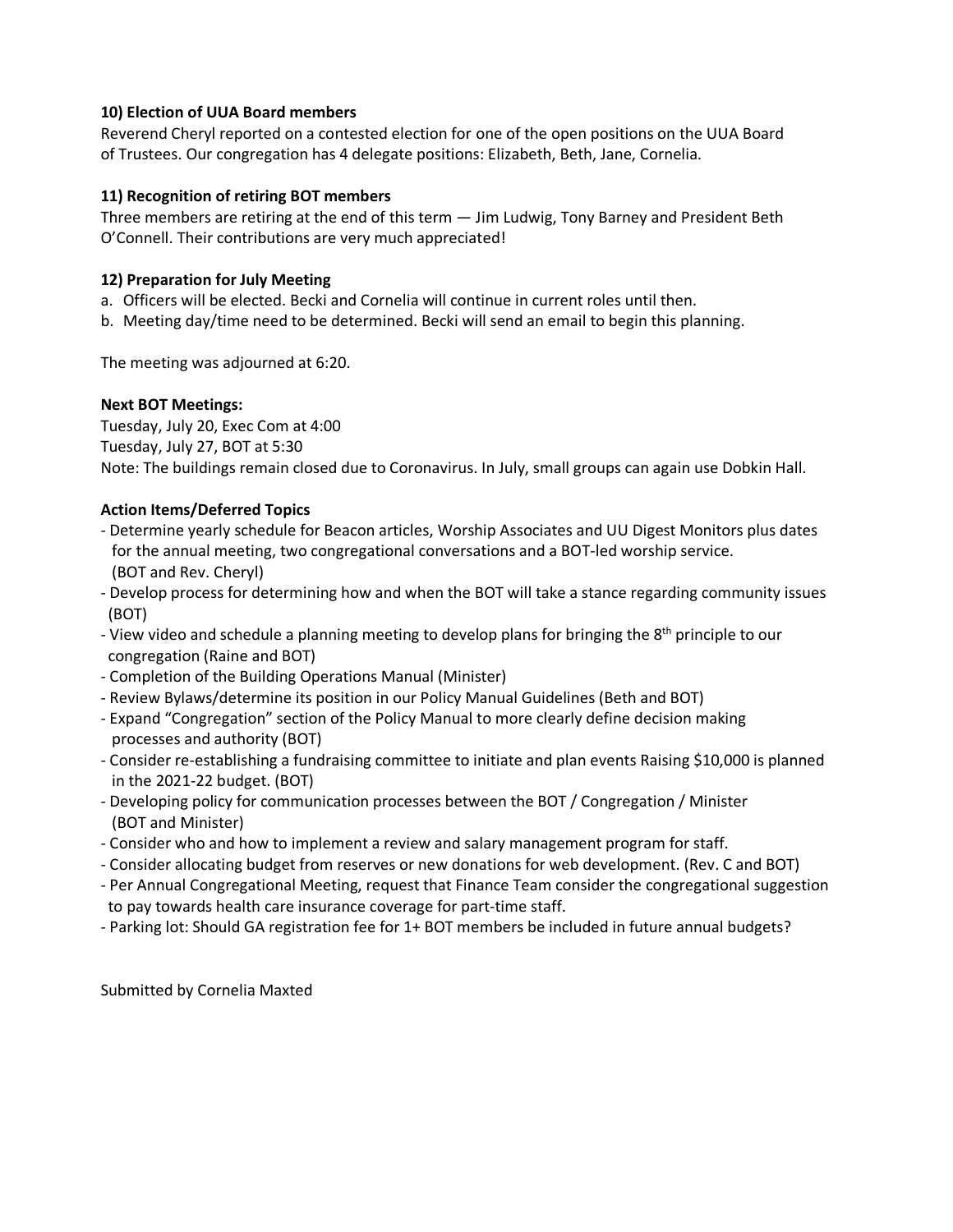# *Minister's Report Board Meeting 06/21/2021*

# **Administration**

• Completed the annual budget which was approved at the annual meeting

# **Congregational Life Highlights**

- Completed the 2021-22 canvass with the Generous Life Team. The GLT is currently wrapping up its work for the year and will be sending thank you confirmations to the people who pledged. We are also working on final statistics.
- The reopening team has been meeting regularly and has completed a survey of the congregation to determine preferences for re-opening. We will publish the results in the Beacon. We have also worked out a schedule for groups to start meeting in July. The committee chairs have been informed of the timing and procedures.
	- o Briefly:
		- § Beginning July 12, groups less than 20 may use or rent Dobkin Hall
		- Masks are not required, though it is recommended for people who are not vaccinated or feel unwell.
		- Classrooms will not be used at this time
		- In August we will expand the size of groups and make use of the classrooms for small groups.
- The Worship Team and I are working on how to create a hybrid service which would combine Zoom and in person attendance.
- The Committee For Ministry.
	- o Completed a first draft of an evaluation survey. It is currently being tested with several people to see if it is understandable and easy to navigate. Once the results are received the survey will be sent to a larger group.
	- o The CFM decided to survey all members and friends of the congregation electronically. People will also be able to request a paper copy to complete if they do not wish to complete the form online.
	- o We will use Icon's email list to distribute the evaluation.
- The Operational Wellness Team has collected the data from its survey on the effectiveness of the Beacon and Digest and they will publish their results in the next Beacon.

# **Unitarian Universalism**

- Continued the work of the Article II Study Commission
- I will be attending Ministry Days  $(6/21 6/23)$  and General Assembly  $(6/23 6/27)$ and will be unavailable most days from 12pm – 9pm.
- I will be participating in two workshops at General Assembly.

# **Attendance for May:**

| Date  | <b>Devices</b> |
|-------|----------------|
| 05/02 | 79             |
| 05/09 | 87             |
| 05/16 | 85             |
| 05/23 | 85             |
| 05/30 | 79             |
|       |                |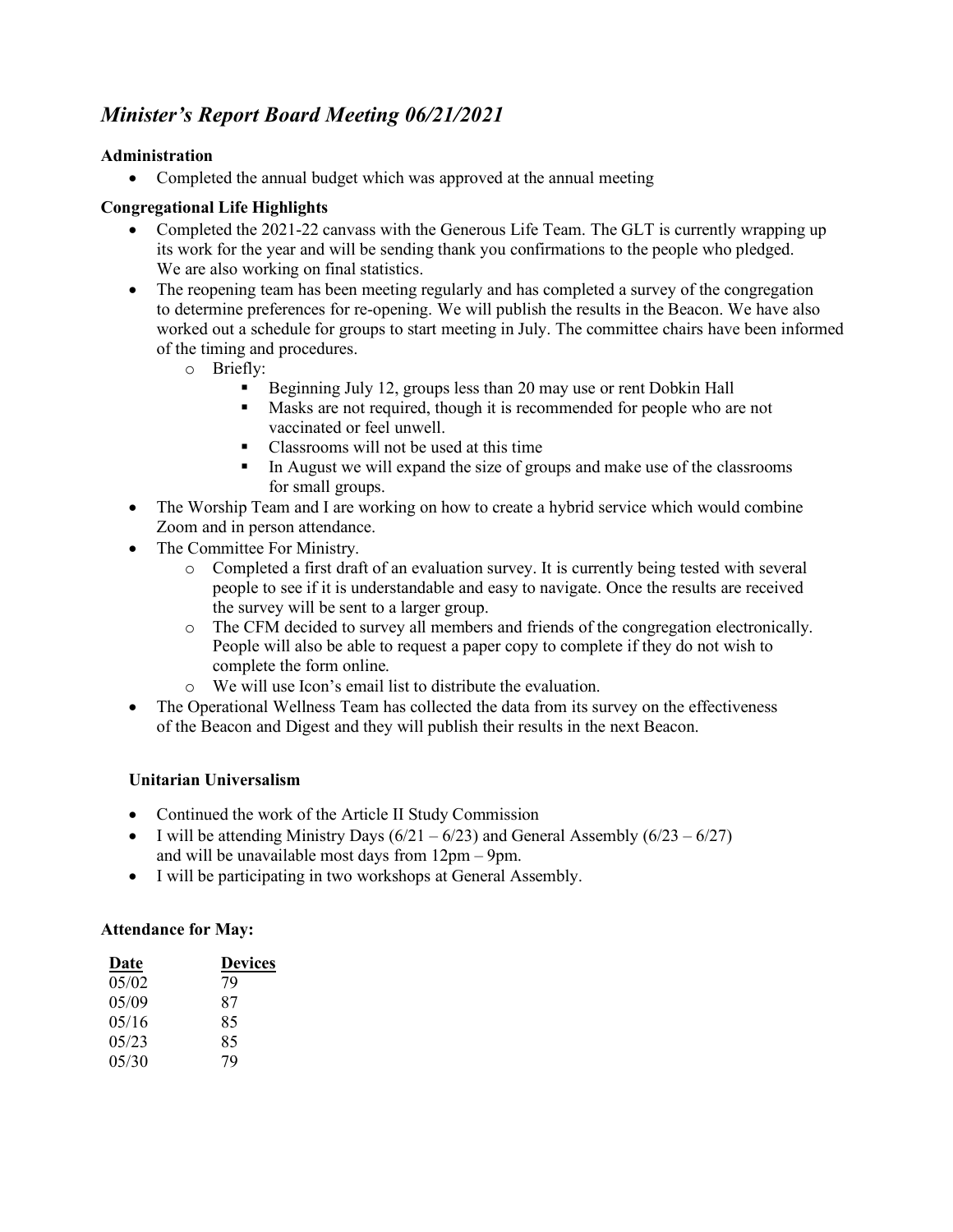**Lifespan Religious Education - June 2021 Monthly Report to Board Leslie O'Connor**

#### **Current Activities:**

• I will be organizing Sunday school teachers in a different way this year. For the last few years, we have had 3-member teacher teams rotating through a 3-week cycle: one Sunday leading class, one Sunday assisting in class and one Sunday off. This all became theoretical when I could not find enough volunteers to fill a team. It put too much pressure on the volunteers that I did have, and it forced me into the classroom on Sunday mornings instead of performing my DRE duties. The past two years (before covid) student attendance became increasingly erratic and completely unpredictable.

As we return to the classroom in the Fall, I will be asking members and friends to sign-up to co-teach on a Sunday of their choice. Lesson plans will be simple and straightforward and available for review in advance or in the classroom when the volunteer arrives Sunday morning. All necessary supplies for crafts and activities will be supplied. This 'out of the box' method of teaching will accommodate unpredictable class sizes and become a smaller ask of volunteers who may not be able to commit to a full semester or year of teaching. It also affords us the flexibility to transition into a more complex curriculum if attendance is consistent and volunteers plentiful.

I am creating a new process for myself as I take on more of the teaching responsibilities. The process includes lesson planning, printing, and assembling supplies and resources to ensure that a kit is created in advance of the scheduled class. I am doing this using curriculum that we already have (or have free access to) and trying to adapt activities to utilize supplies that we already have, in order to minimize (or eliminate) any expense for lessons.

In addition to preparing lesson plans and creating teaching kits, this reorganization will add a few more responsibilities to the DRE's task list. I plan to hold teacher orientation sessions once per month (to be scheduled), so I'm adapting our current teacher training packet to meet our changing needs. I must conduct a background check on each person who volunteers to work with the children before they enter the classroom. I've already streamlined the process for that. I will continue working on our reorganization during the summer.

- I continue to participate in UUCW's Re-Opening Team and in that capacity, I was a member of the pilot team for filling out and processing Rev. Cheryl's performance appraisal survey. I continue to reach out to parents for brief interviews about any concerns they may have about returning to the church building in the fall.
- The Youth Group kids decided that they'd like to take the rest of the summer off, so June  $27<sup>th</sup>$ was our last zoom session until we meet in the fall. I learned a lot from them while learning some things about Zoom!